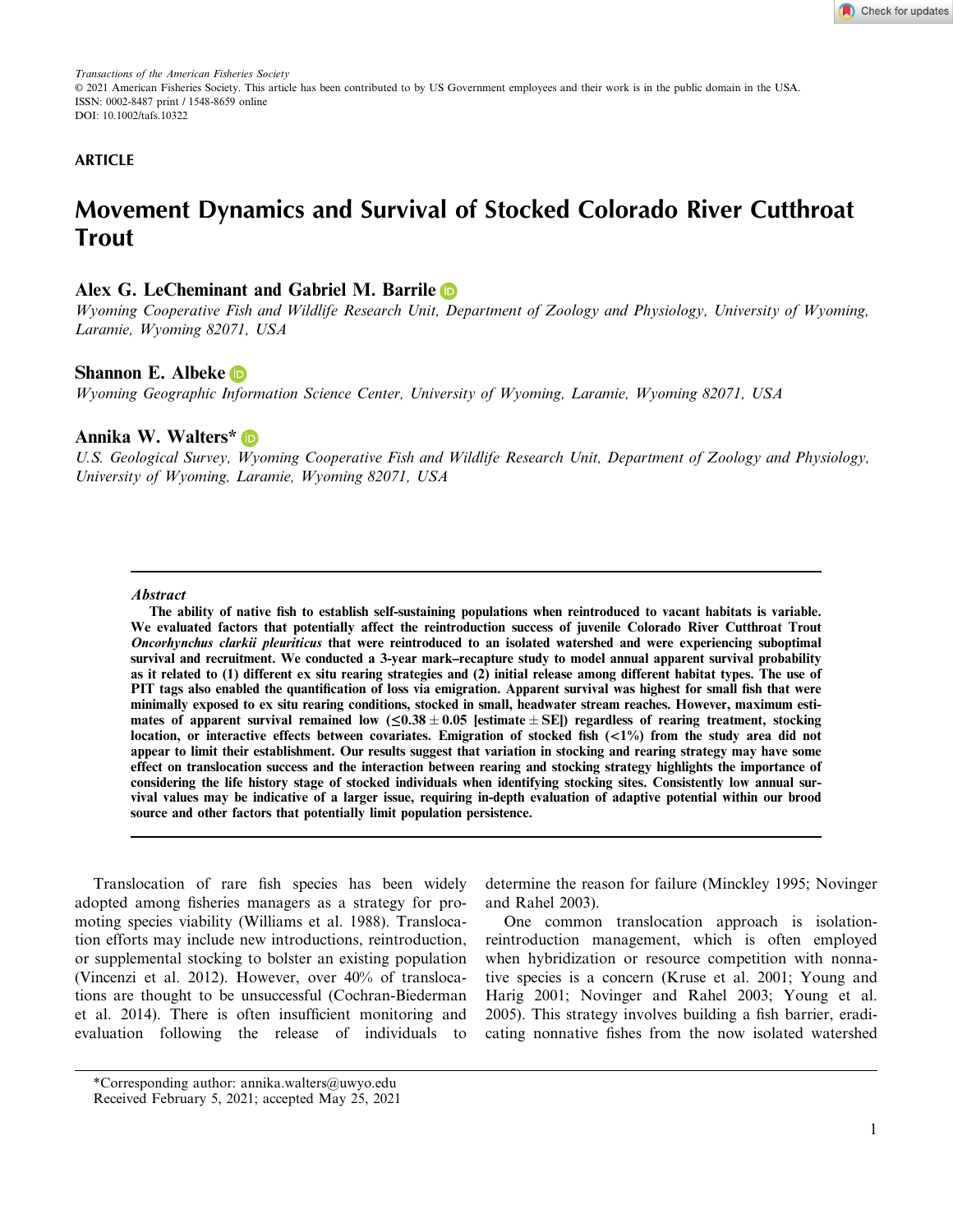via chemical or mechanical treatments, and reintroducing the desired species from either a captive or wild population. Isolation-reintroduction management is often used to mitigate declines in native salmonids in western North America (Behnke 1992; Thurow et al. 1997; Novinger and Rahel 2003; Andrews et al. 2013), where their occupancy of headwater habitats makes it a practical solution (Young 1995; Peterson et al. 2004; McGrath and Lewis 2007; Muhlfeld et al. 2009; Cook et al. 2010).

Because such projects are labor intensive and expensive, it is important to understand the factors that affect the reintroduction success of salmonids. Research has focused on habitat characteristics, including temperature regime, stream fragment length, total watershed area, and channel geometry characteristics (Harig et al. 2000; Harig and Fausch 2002; Roberts et al. 2013). Factors related to rearing history and stocking strategy of source populations such as size and age at stocking, time of stocking events, and duration of hatchery rearing have also been of interest (Cowx 1994; Griffiths and Armstrong 2002; Hilderbrand 2002; Augustyn et al. 2006). However, few studies have looked at both when quantifying reintroduction success.

We evaluated short-term reintroduction success of Colorado River Cutthroat Trout *Oncorhynchus clarkii pleuriticus* (CRCT) in an isolated watershed from which nonnative fish had been removed. Successful reintroduction requires that not all individuals emigrate from the isolated system poststocking and that residents survive to establish a self-sustaining population. Relative to these requirements, our objectives were to (1) quantify emigration out of the study area for reintroduced CRCT and (2) quantify apparent survival as it related to varying stocking and rearing treatments and habitat attributes. We predicted that treatments minimizing exposure to ex situ rearing facilities would yield higher estimates of survival (Johnsson et al. 2014; Stringwell et al. 2014). However, stocking larger fish could alleviate the initial energetic demands that are associated with acclimation to wild habitats. We further predicted an interaction between stocking treatments and habitat, with younger, age-0 individuals benefiting from initial introduction to smaller headwater reaches (Rosenfeld et al. 2000).

## **METHODS**

We conducted an intensive 3-year mark–recapture study to monitor emigration and estimate survival probabilities for multiple stocking and rearing treatments of a sole source population released in different habitats. We evaluated the effects of seven treatments, which varied in hatchery time, fish size, and age at stocking, on survival probability.

*Study site.—* We conducted this study in LaBarge Creek (HUC-10), a tributary of the upper Green River drainage in western Wyoming (Figure 1). LaBarge Creek was selected by the Wyoming Game and Fish Department (WGFD) in 1999 as an isolation-reintroduction management site to establish a genetically pure, self-sustaining CRCT population because of its size and historical use by CRCT (Hirsch et al. 2013). Barrier construction and eradication efforts resulted in approximately 93 km of available habitat by 2006. Despite repeated stocking since 2007 (16,000–48,000 fish were stocked per year from 2008 to 2014; Figure A available in the Supplementary Material in the online version of this article), the establishment and reproduction of CRCT remained minimal. Backpack electrofishing surveys found 0.2–1.5 fish/100 m (WGFD, unpublished data). It is unclear what factors have limited establishment and reproduction. The drainage has no agricultural or residential land use but has been subject to livestock grazing practices since as early as 1857. However, the removal of over 28,000 fish, 62% of which were salmonids, during treatment suggests that potential habitat degradation that is often associated with grazing has not hindered desirable fish densities in the recent past (WGFD, unpublished data). LaBarge Creek drainage is a good location for evaluating translocation success because of the currently low fish densities, continued exclusion of nonnative fishes, and amount and diversity of available habitat that is encompassed.

The fish that were used for reintroduction were manually spawned from a wild population in North Piney Lake NAD83 12N 534874, 4721922 located 14.62 km (linear distance) from LaBarge Creek. Previous screening conducted by the WGFD deemed this population sufficiently void of genetic impurity and disease. Fertilized eggs were sent to one or two of three WGFD rearing stations where they were reared for varying times prior to stocking. The fish that were sent to the Boulder rearing station (Boulder Rearing Station Road, Boulder, Wyoming) were reared in outdoor concrete raceways. The fish that were sent to the Dan Speas rearing station (Speas Road, Casper, Wyoming) were reared in indoor fiberglass raceways. The fish that were sent to the Daniel rearing station (Pape Road, Daniel, Wyoming) were reared in indoor concrete raceways. All of the rearing stations are spring-fed, receiving water at constant mean temperatures of 10.56°C, 15.56°C, or 7.22°C, respectively.

*Tagging techniques.—* To quantify the emigration and survival rates of CRCT, we PIT-tagged 6,953 fish that were representative of seven distinct stocking and rearing treatments, 23.3% of the 29,880 fish that were stocked in 2015 and 2016 (Table 1). The codes that were used to define each treatment were fish age, rearing station(s), and month stocked (e.g., 1D8 indicates age-1, reared at Daniel and stocked in August). Three of the treatments (1D8, 1D9, and 0S10) were replicated in 2015 and 2016, but this was not feasible for all of the treatments because of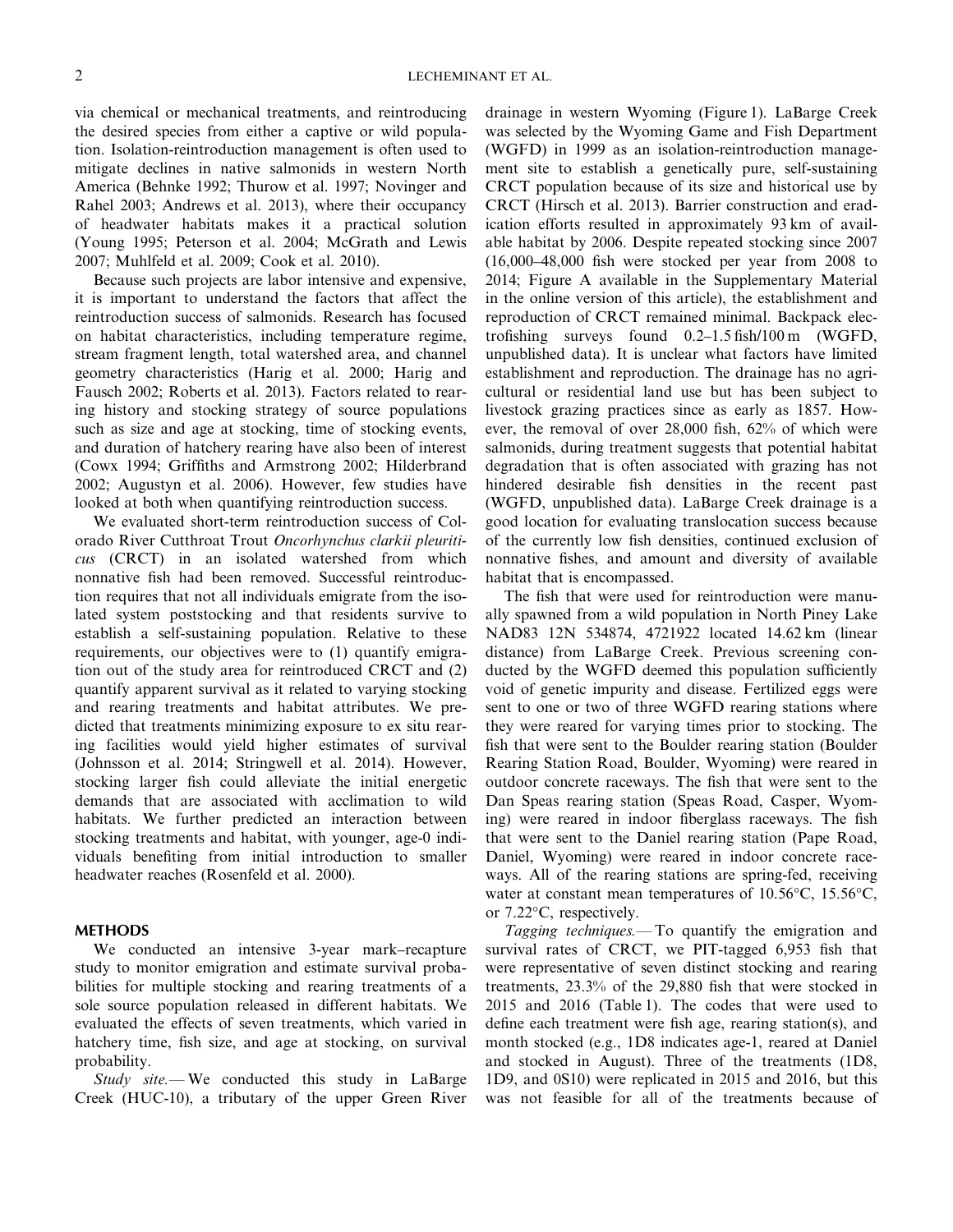

FIGURE 1. Stocking locations for each rearing treatment that was employed in LaBarge Creek drainage (2015–2016) in relation to stationary PIT antenna array locations and the fish migration barrier. Main-stem stock sites of the same treatment are reduced to a single point within 500-m release locations to increase clarity. Overlapping points were offset from the stream to increase clarity. All of the fish that were detected at the array below the fish barrier were classified as permanent emigrants from the system and removed from subsequent survival analysis. The treatment codes are explained in Table 1.

TABLE 1. Stocking and rearing treatments employed in LaBarge Creek drainage from 2015 to 2016. The first digit in the treatment codes signifies age at stocking (years), followed by initial(s) of rearing station(s) and ending in month stocked. Treatments 1SD8, 1SD9, 1SB7, and 1SB8 could not be replicated during both years of the study. All of the batch weights (fish/kg) were provided by WGFD hatchery personnel at the time of stocking. Lengths (mm) were recorded during tagging prior to releasing the fish.

|      | Treatment        | Rearing<br>station(s)<br>used | Age          | <b>Stock</b><br>date<br>$(mm-dd)$ | Months<br>reared | Fish/kg | Mean<br>length<br>(mm) | LaBarge<br># tagged | So.<br>LaBarge<br># tagged | Spring<br>$#$ tagged | Crystal<br># tagged |
|------|------------------|-------------------------------|--------------|-----------------------------------|------------------|---------|------------------------|---------------------|----------------------------|----------------------|---------------------|
| 2015 | 1D8              | Daniel                        |              | $08-06$                           | 14               | 15.42   | 113.2                  | 294                 |                            | 251                  | 251                 |
|      | 1D9              | Daniel                        |              | $09-09$                           | 15               | 11.33   | 122.4                  | 277                 | 269                        | 248                  |                     |
|      | 0S <sub>10</sub> | <b>Speas</b>                  | $\theta$     | $10-0.5$                          | 4                | 31.75   | 86.0                   | 599                 | 301                        | 249                  | 246                 |
|      | 1SD <sub>8</sub> | Speas/Daniel                  |              | 08-07                             | 14               | 3.18    | 190.9                  | 246                 |                            |                      |                     |
|      | 1SD <sub>9</sub> | Speas/Daniel                  | $\mathbf{1}$ | $09-10$                           | 15               | 3.04    | 196.3                  | 249                 |                            |                      |                     |
| 2016 | 1D8              | Daniel                        |              | $08-04$                           | 14               | 12.70   | 124.1                  | 297                 |                            | 246                  | 247                 |
|      | 1D9              | Daniel                        |              | $09-07$                           | 15               | 9.07    | 131.4                  | 248                 | 253                        | 248                  |                     |
|      | 0S <sub>10</sub> | <b>Speas</b>                  | $\theta$     | $10 - 11$                         | 4                | 44.63   | 79.8                   | 580                 | 289                        | 245                  | 244                 |
|      | 1SB7             | Speas/Boulder                 |              | $07-14$                           | 13               | 3.76    | 178.8                  | 247                 |                            |                      |                     |
|      | 1SB <sub>8</sub> | Speas/Boulder                 |              | $08-12$                           | 14               | 3.22    | 186.8                  | 247                 |                            |                      |                     |

logistical constraints in the hatchery system. Thus, treatments 1SD8 and 1SD9 were only stocked in 2015 and 1SB7 and 1SB8 in 2016.

All of the tagging was done at WGFD rearing stations prior to stocking. Individuals were anesthetized using AQUI-S 20E, measured, and PIT-tagged. We implanted the fish that were 79.8–131.4 mm TL with 12-mm halfduplex (HDX) PIT tags and those that were 178.8–196.3 mm TL with 23-mm HDX PIT tags (Oregon RFID, Portland, Oregon). We implanted the tags in the peritoneal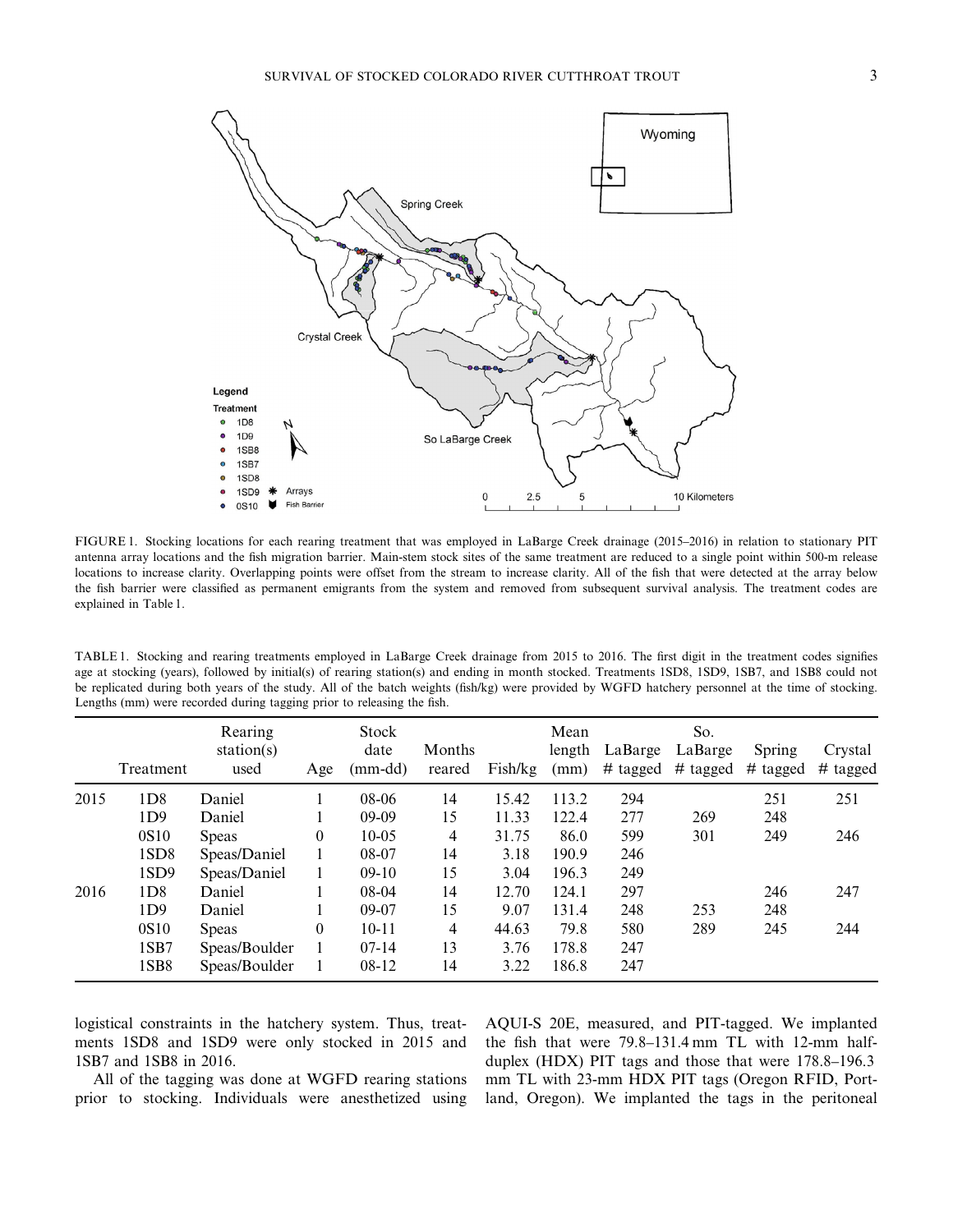cavity using injection guns that were fitted with Luer lock needles (Oregon RFID). We held the fish in the hatchery system 4–24 d prior to stocking to assess tag retention and mortality (Table B1 available in the Supplementary Material in the online version of this article). Because of the high retention rates that we observed in the hatchery and small size of fish used in this study, we did not doublemark individuals to test tag retention. Additionally, it was unlikely that tag loss occurred after stocking because although tags can be expelled during spawning (Bateman et al. 2009), the fish did not reach reproductive age (4–5 years; Downs et al. 1997) during the study period.

*Fish stocking.—* Following the survival and tag retention evaluation, we stocked the fish at locations throughout the main-stem LaBarge Creek (128 sites) and three tributaries: Crystal Creek (16 sites), Spring Creek (24 sites), and South LaBarge Creek (16 sites) during August–October 2015 and July–October 2016 (Figure 1). The fish treatments were evenly allocated between sites except that all larger fish  $(>175 \text{ mm})$  were distributed only among main-stem locations. We scanned the fish by using handheld HDX proximity readers (Oregon RFID) immediately prior to stocking to discern the release locations of individuals. The main-stem stocking sites were predetermined based on the prevalence of pool habitat. We could not access the tributary stocking sites by road, so the fish were backpacked to the stocking locations. To reduce initial competition among the fish that were stocked in tributaries, the crews were instructed to select stocking sites based on timed hiking intervals. The fish were carried upstream for 15, 20, 30, and 45 min on each tributary per stocking treatment. Once the crew members had hiked for the duration of their designated time, they were instructed to locate the nearest pool complex and release the fish. The stocking locations were recorded using handheld GPS units (GPSMAP 64s, Garmin Ltd., Olathe, Kansas).

*Emigration and survival data collection.—* We assessed the emigration and survival rates of the PIT-tagged fish by using mobile backpack PIT antenna units and stationary instream antenna arrays from May 27 to November 26, 2016, and June 19 to October 10, 2017. We conducted mobile PIT tag surveys using low-frequency backpack RFID reader-data loggers that were equipped with PVC antenna wands and internally housed slim-tuners (Oregon RFID). We tuned the readers prior to each sampling event to ensure a maximum vertical read range of approximately 0.43 m for a 12-mm tag and 0.90 m for a 23-mm tag. We slowly and systematically moved in an upstream direction at predetermined reaches, scanning the entire wetted width and water column. Once we detected a tag, we recorded its identification number, coordinates (Universal Transverse Mercator Zone 12, North American Datum 83), and whether the fish was alive or dead. To distinguish between live and dead individuals, we first looked for a possibly tagged fish. If we did not see one, the area where the tag was detected was vigorously disturbed for a minimum of 10 s and rescanned. Because we assumed 100% tag retention, if the tag remained sedentary, it was defined as a mortality. For the analyses, we assumed that dead fish were correctly identified, which is supported by data-proofing exercises.

Due to the potential for high mortality, low densities, and patchy distribution of juvenile CRCT, we wanted to maximize the number and length of the mobile PIT survey reaches given time limitations and crew availability. We sampled all of the stocked tributaries from the confluence to the farthest upstream 2015 stocking location. For LaBarge Creek, we selected six 500-m main-stem reaches. We randomly selected four sites based on stocking locations: one site that was representative of canyon habitat and one site below our farthest downstream stocking site to increase recapture rates in the event of downstream dispersal of individuals. We sampled all of the reaches three times per year from late June to early October in 2016 and mid-July to early October in 2017. We blocked off all of the sites to prevent movement out of reaches during sampling and used two backpack units for reaches with mean wetted widths  $\geq 2$  m to increase detection efficiency.

We constructed stationary instream antenna arrays at the confluence of each tributary to collect ancillary recapture data between discrete mobile sampling events. An additional array was constructed 65 m below the fish migration barrier to quantify permanent emigration from the system (Figure 1). Two single arrays were used at each site so that we could determine direction of travel. Each array consisted of a pass-through antenna, a standard remote tuner board that was housed in a water-resistant box, and a low-frequency single HDX RFID reader (Oregon RFID). We downloaded data from all of the readers weekly.

We tested the arrays for detection efficiency weekly by passing a 12-mm HDX PIT tag perpendicular through the array at equidistant intervals. If we detected gaps in the antenna, it was retuned using a HDX tuning indicator (Oregon RFID). The arrays remained operational throughout the sampling periods except for brief periods when maintenance was required. The array that was located on Crystal Creek in 2016 provided one exception, operating for 1,346.5 out of 1,706.5 sampling hours due to a faulty charging system.

Because we could not maintain the arrays throughout the winter, we conducted additional mobile surveys below the fish barrier in 2017. Supplemental sampling efforts below the barrier allowed the opportunity to recapture any individuals that may have emigrated while the arrays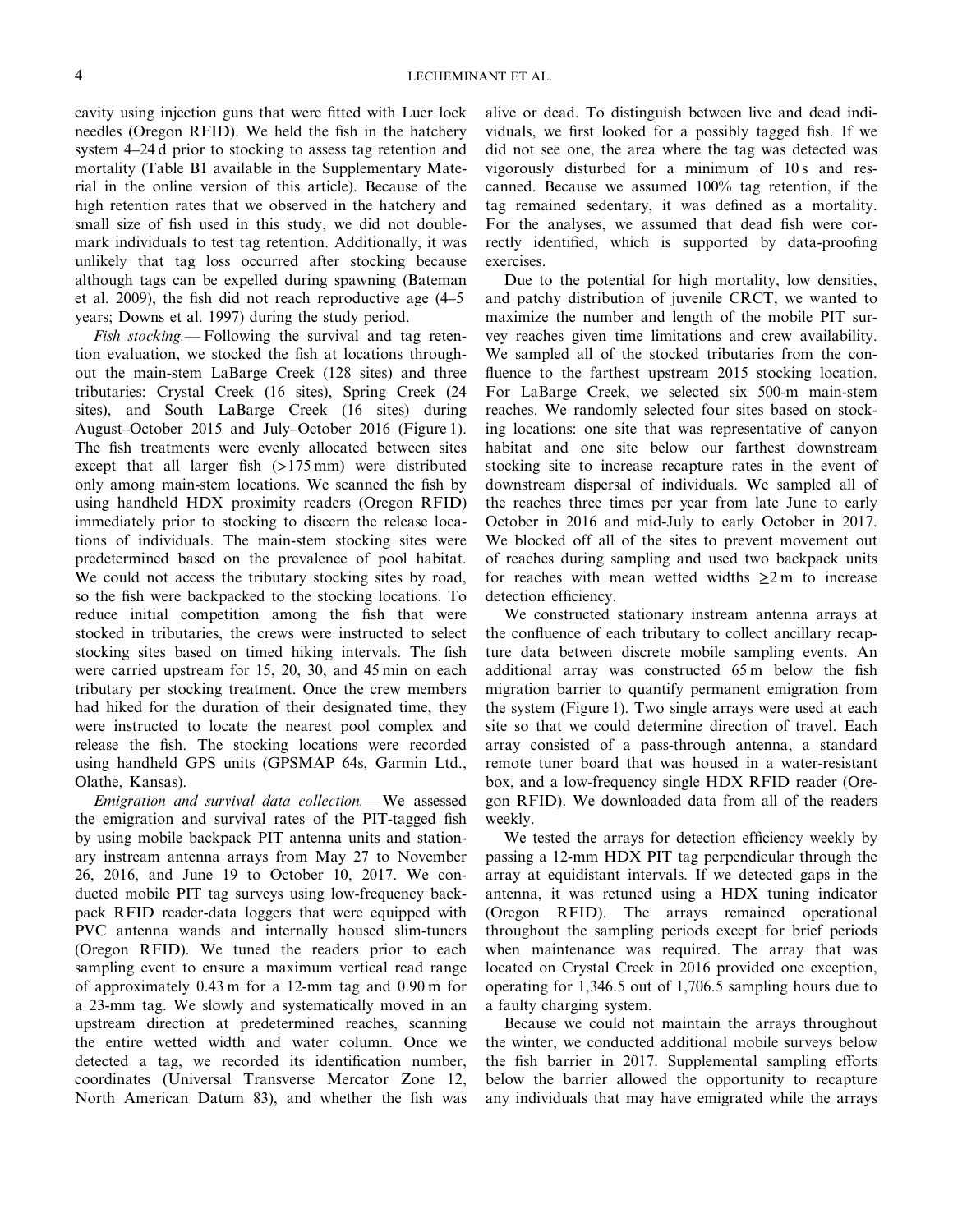were not operational. We sampled one 500-m reach directly below the barrier and randomly selected another five 100-m reaches within the 3 km that were accessible above a private land boundary.

*Habitat data collection.—* We measured a suite of habitat characteristics that is associated with survival and recruitment of CRCT to determine whether differences in habitat quality or quantity between stocking sites affected the survival of this species. We recorded temperature data hourly using HOBO 8K Pendant temperature loggers (Onset Computer Corporation, Bourne, Massachusetts) from early spring 2016 to late fall 2017. We had three sites on the main stem (2,361, 2,464, and 2,587 m in elevation from downstream to upstream) and sites at the upper and lower bounds of each stocked tributary based on the farthest downstream and upstream stocking locations in 2015. We calculated maximum 30-d average temperature (M30AT) metrics, which are believed to be the most relevant to CRCT growth and recruitment (Roberts et al. 2013).

We established four stream discharge monitoring stations: on the main stem below the fish migration barrier and at the confluence of each stocked tributary. We took cross-sectional depth and flow (at 60% of depth) measurements at 7–11-d intervals throughout both field seasons using a Hach FH950 flow meter (Hach Company, Loveland, Colorado) and a stadia rod. Due to safety concerns, we were not able to measure flow during peak discharge events in the spring.

We collected data on physical stream characteristics at four of the 500-m reaches that were used in mobile PIT sampling on the main stem and one 300-m reach in each study tributary. We conducted habitat surveys within large, predetermined reaches because measuring stream scale habitat metrics that may affect the persistence of CRCT often involves quantifying the abundance of a single geomorphic channel unit (e.g., pool habitat) and its characteristics (Harig and Fausch 2002; Young et al. 2005) and large reaches were necessary to encompass multiple pool habitats. We recorded wetted width, bankfull width, mean depth, thalweg depth, substrate characteristics, and overhanging riparian vegetation data at 11 equidistant transects for all of the reaches (Table C).

*Habitat analysis.—* We performed the statistical analyses using Program R (R Core Team 2016, version 3.3.2). We calculated the habitat metrics that are hypothesized to influence CRCT survival for each reach, flow station, and temperature-monitoring station in 2016 and 2017. We only conducted beaver pond counts in 2017; however, 72% of the impoundments were classified as inactive (absence of green woody debris), so the data were considered representative of the sites prior to sampling. We calculated substrate diversity using Shannon's diversity index with

the "diversity" function in the "vegan" package (Oksanen et al. 2018).

We did not measure habitat variables during the 2015 stocking events, so time-varying habitat covariates could not be included in the survival models. To account for this, we assumed that 2-year (2016, 2017) mean habitat metrics were representative of individual sites across time for the duration of this study. To test these assumptions, we compared differences in habitat metrics between 2016 and 2017 using a pairwise Student's *t*-test or a Wilcoxon rank-sum test depending on whether the data met assumptions of normality. Because the sites exhibited no statistical difference in habitat metrics between years or homogeneously increased or decreased across sites, we believe 2-year means to be a reasonable representation of habitat variability among sites for all metrics.

Once the mean habitat metrics were derived for all of the sites, we used principal component analysis (PCA; Zuur et al. 2007) to reduce potentially correlated variables to singular components by using a correlation matrix with package "vegan" (Oksanen et al. 2018). We used the first two principal components (PC1, PC2) as covariates indicating habitat conditions at stocking sites in survival models. We used M30AT values as our temperature covariate in the eventual survival models. Temperature was not included in the PCA because we measured temperature at a differing spatial scale to capture the longitudinal gradient in temperature regime throughout the watershed. Route network analysis was employed using ArcGIS (ESRI 2014) to assign the fish to their associated PC1, PC2, or M30AT value based on the closest stream network distance of habitat-monitoring sites to the respective stocking locations within the drainage where they were introduced.

*Survival analysis.—* We estimated annual apparent survival probability (*S*) using Pollock's (1982) robust design mark–recapture model (Figure 2). Survival is termed "apparent" because movement out of a sampling reach cannot be distinguished from mortality. Therefore, we acknowledge that fish movement to unsampled reaches within the LaBarge Creek study area could negatively bias the survival estimates. The analyses were conducted in program MARK (White and Burnham 1999), with models constructed in the "RMark" package (Laake 2013) in R. Several factors that were specific to our study scheme required modification of the standard robust design. First, encounter histories for each fish began when they were stocked and thus introduced to the system. Therefore, we distinguished between initial capture probability, *p*, which was constrained to 1 during the sampling occasion when an individual was stocked, and recapture probability, *c*, which included poststocking sampling occasions and surveys after the initial capture of an individual in a given year. Second, stocking began in 2015; however, recapture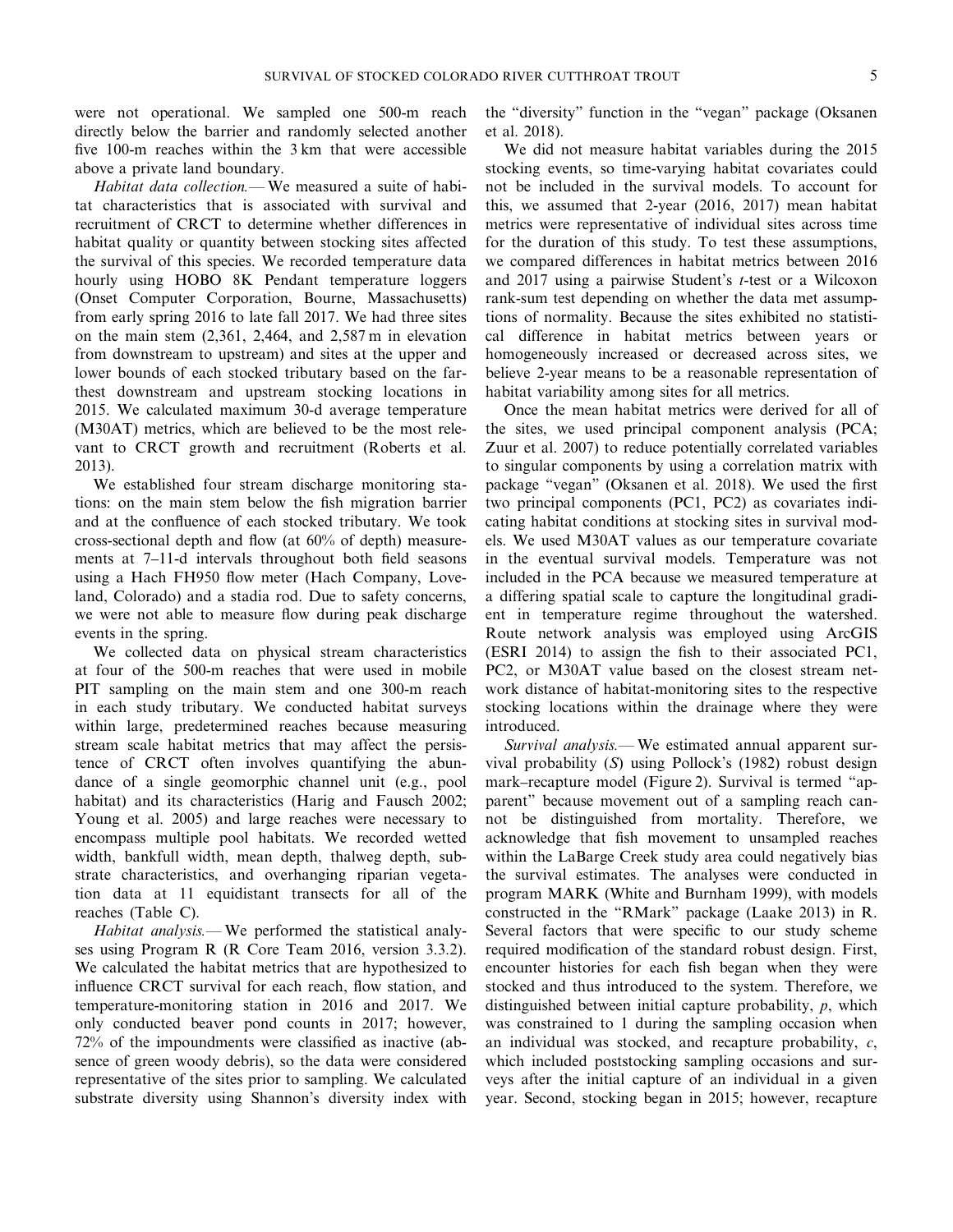

FIGURE 2. A conceptual diagram of Pollock's (1982) robust design relative to our study scheme. The probability of initial capture  $(p_{ij})$  and the probability of recapture  $(c_{ij})$  are estimated for each primary period  $(i)$ , using closed population models where *j* indexes the number of trapping sessions (secondary samples) within that primary period. Survival probability (*S*) is estimated for intervals between primary periods when the population is assumed open. For fish stocked in 2016 (e.g., during sample 1), primary period 1 initial capture  $(p_{11})$  and recapture  $(c_{12})$  probabilities were fixed at 0 because those individuals were unavailable for capture during that time. Because we stocked fish in 2015 and did not conduct recapture surveys until 2016, trapping session 2 during the first primary period denotes a dummy session, where *c*<sup>12</sup> was fixed at 0 to account for no sampling effort.

efforts did not ensue until the following year (primary period 2; Figure 2). To account for the absence of recapture effort, a dummy secondary sampling session was added following all of the release events in 2015 and recapture probability was constrained to  $c = 0$  during that session. Third, stocking treatments were replicated during 2016, thereby increasing the population during closed sampling efforts. To account for closed population model assumptions, initial capture and recapture probabilities were constrained to  $p=0$  and  $c=0$  prior to an individual's introduction to the system. Given that we only had two true primary periods containing recapture data postrelease, estimates of temporary emigration  $(\gamma', \gamma'')$  became inestimable and confounded with survival. Thus, a limitation of our model was that these parameters had to be fixed to 0 and dropped from analysis. Individuals that permanently emigrated off the study area (i.e., moved over the fish barrier and were detected at the array) were removed from the survival analysis following the emigration event.

Our first primary period encompassed all of the 2015 stocking events (i.e., initial captures) from August to October 2015. Primary periods two and three occurred from the first day recapture efforts began to the last day that they were conducted in each field season (May– November 2016, June–October 2017). Within each primary period, secondary sampling events were defined as the intervals during which all nine mobile PIT reaches were sampled one time. In total, we conducted three secondary sampling efforts per year (every 6–8 weeks from June/July to early October) in 2016 and 2017. We

assigned stationary antenna array data that were collected above the barrier during a given secondary sampling effort to that respective time interval. Because we were interested in estimating annual survival rates, we were able to assign ancillary recapture data that were collected between secondary periods to the following secondary period without temporally biasing the estimated survival rates. The use of stationary antenna detections in the model redefined recapture probability (*c*) as the joint probability of recapture via mobile PIT surveys and or stationary arrays.

Rather than fitting an extremely large model set incorporating all of the plausible combinations for the model parameters, we adopted a step-down approach (Lebreton et al. 1992) to identify the supported models for survival. We held *S* at a high complexity (survival varied by year and treatment) while identifying the most parsimonious structure for capture probability (Doherty et al. 2012). We hypothesized that capture probability would decrease in deeper, wider channels (i.e., decrease along a headwater– main-stem gradient). However, because we obtained fieldderived habitat metrics at a subset of reaches that we surveyed, we did not have corresponding habitat (e.g., mean depth) values for every capture location. Therefore, we matched values from the National Hydrography Dataset Plus High Resolution (Moore et al. 2019) to the spatial location (*x*, *y* coordinate) where a fish was captured to reflect the environmental conditions at the capture locations more accurately. We used this metric to represent total upstream cumulative drainage area (UDA) from each capture location. Upstream drainage area typically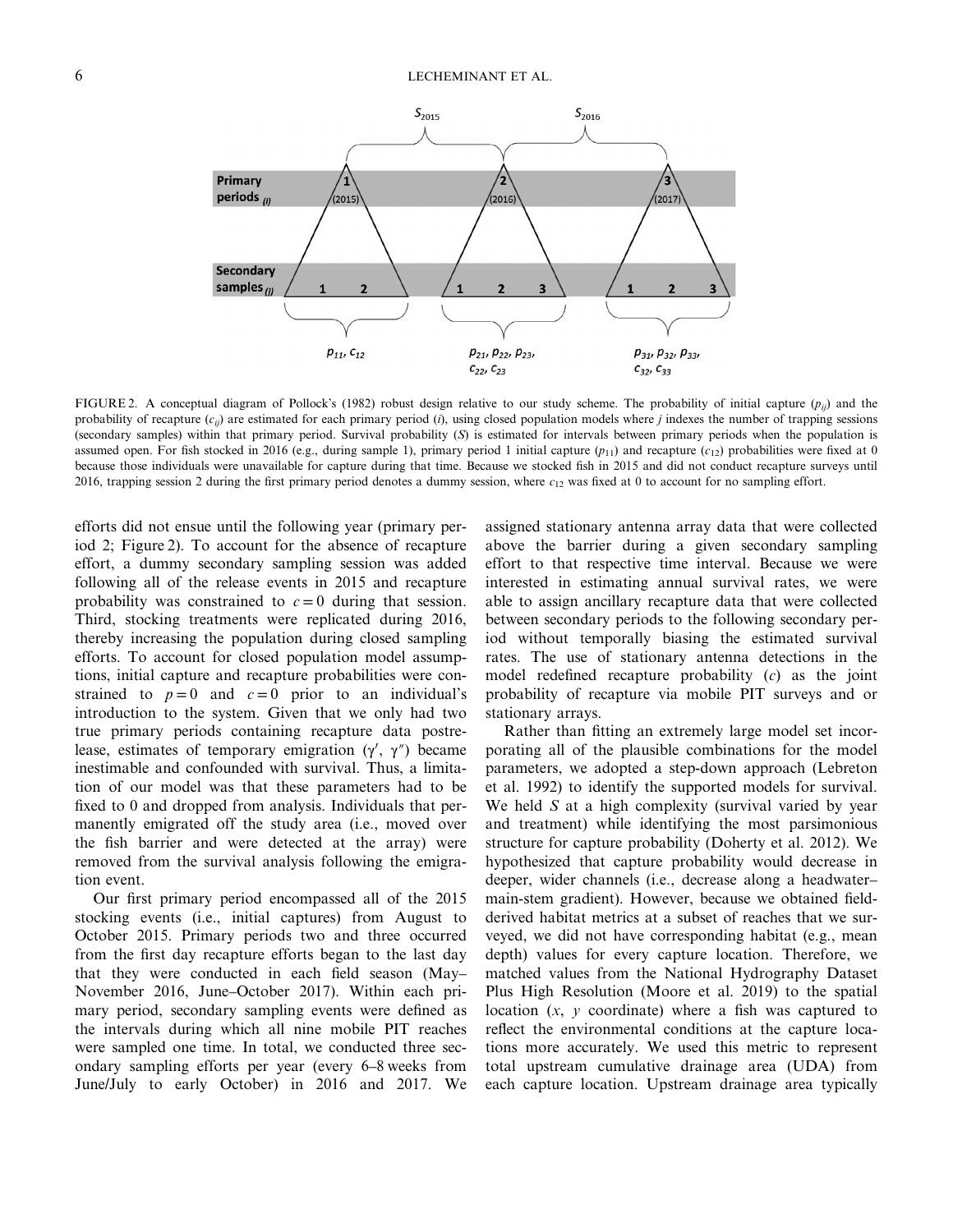correlates well with stream order/magnitude (Hugueny et al. 2010), as was the case in our system (UDA and Strahler stream order had a correlation coefficient of 0.79). Therefore, UDA represented a continuous headwater–main-stem gradient that we used as a covariate on both capture/recapture and survival probability. Further, because some fish moved within our system, the UDA values varied depending on the location where an individual was recaptured. Therefore, we used an extension of the robust design, the Huggins estimator, which permits capture and recapture probabilities to be modeled as functions of individual, time-varying covariates (Huggins 1989).

We ran models in which capture probability varied by primary period (i.e., year), secondary sampling occasion, treatment, and UDA values, including additive and interactive combinations of these variables. For each model structure, we evaluated models in which initial capture probability and recapture probability were estimated separately  $(p \neq c)$  and models with one parameter for capture probability  $(p = c;$  achieved via "sharing" parameters in RMark). Retaining the most parsimonious structure(s) for capture probability, we then addressed our hypotheses with respect to survival. We ran models in which apparent survival varied by year, treatment, and habitat covariates (PC1, PC2, UDA, M30AT), including additive and interactive combinations of these variables.

During each step of the modeling procedure described above (i.e., capture probability, apparent survival), we dropped the models that did not converge or models with singular parameters. We used Akaike's information criterion adjusted for effective sample size (AIC<sub>c</sub>) for model selection, where models exhibiting  $ΔAIC<sub>c</sub>$  of 0–2 were considered to have substantial support (Burnham and Anderson 2002). To our knowledge, there is currently no robust goodness-of-fit test for assessing the fit of open population models. To address fit, we manually fixed the variance inflation factor, or overdispersion parameter to  $(\hat{c}) = 1$ , indicating a perfect fit to the data. We then increased  $\hat{c}$  to 2 by increments of 0.25 and assessed changes to the QAIC*<sup>c</sup>* rankings (Burnham and Anderson 2001). If the most parsimonious model prior to increases in  $\hat{c}$  sustained  $\Delta QAIC_c < 2$  throughout all of the manipulations, we assumed a conservative level of confidence regarding model fit.

## **RESULTS**

#### **Movement Patterns**

Of the 6,871 individuals stocked, 7 were observed permanently emigrating from the system during 6,044 cumulative hours of stationary array operation during 2016– 2017. Additional mobile surveys that were conducted below the fish barrier in 2017 resulted in four more detections, all of which were classified as mortalities.

Movement patterns within LaBarge Creek drainage, above the fish barrier, varied by year and subdrainage (Figure 3). In total, 224 (3.3%) individuals were observed moving out from the tributaries where they were stocked or were located outside of the tributary. Movement into the tributaries was less, with 66 individuals  $\left\langle \langle 1 \rangle \langle 0 \rangle \right\rangle$  entering subdrainages differing from their initial stocking location. Most movement events (74.8%) were observed during the same year that an individual was stocked (Figure 3). Spring and Crystal creeks showed the highest number of movements out of the tributary across years  $(n_{\text{spring}} = 178)$ ;  $n_{\text{crystal}} = 39$ ).

## **Habitat Attributes**

Water temperatures varied between sites and seasonally, with June to November temperatures ranging from 1°C to 14°C; July and August were the warmest months. The M30AT values ranged from 5°C to 13°C and were generally higher in 2016 than in 2017. Discharge in Crystal and Spring creeks was consistently low  $(<1 \text{ m}^3/\text{s})$ , while South LaBarge and LaBarge creeks showed a spring snowmelt peak, with maximum discharge rates of 3 and 8 m<sup>3</sup>/s, respectively, in 2016. During 2017, peak discharges were likely substantially higher because high sustained spring flows in 2017 prevented the deployment of loggers until after peak flow.

The first two components (PC1, PC2) of our PCA model explained 87.9% of the total variance in the habitat metrics that were measured for each site (69.9% for PC1, 18.1% for PC2; Figure 4). The most important loadings on PC1 were channel geometry and flow characteristics. The sites with higher PC1 values showed a consistent increase in geometric channel dimensions, had greater minimum and mean discharges, a lower degree of variation around mean discharge, and decreased pool cover and overhanging riparian vegetation. We interpreted PC1 as a gradient from headwater to main-stem sites, with headwater sites potentially indicative of juvenile refuge-rearing habitat and main-stem sites as larger, mature fish habitat. The most important loadings for PC2 included deep pool and pool abundance (Figure 4), which may indicate suitable overwinter habitat between different sites. Thus, the values for PC1 and PC2 were included as covariates in the candidate models for estimating survival. We did not include PC1 and PC2 as covariates when modeling capture/recapture probability, as those values were more indicative of initial stocking location (which we were interested in with respect to survival) than actual capture location.

## **Recapture of Marked Fish**

Tag retention and survival remained high  $(>97%)$ across all of the treatments at the time of stocking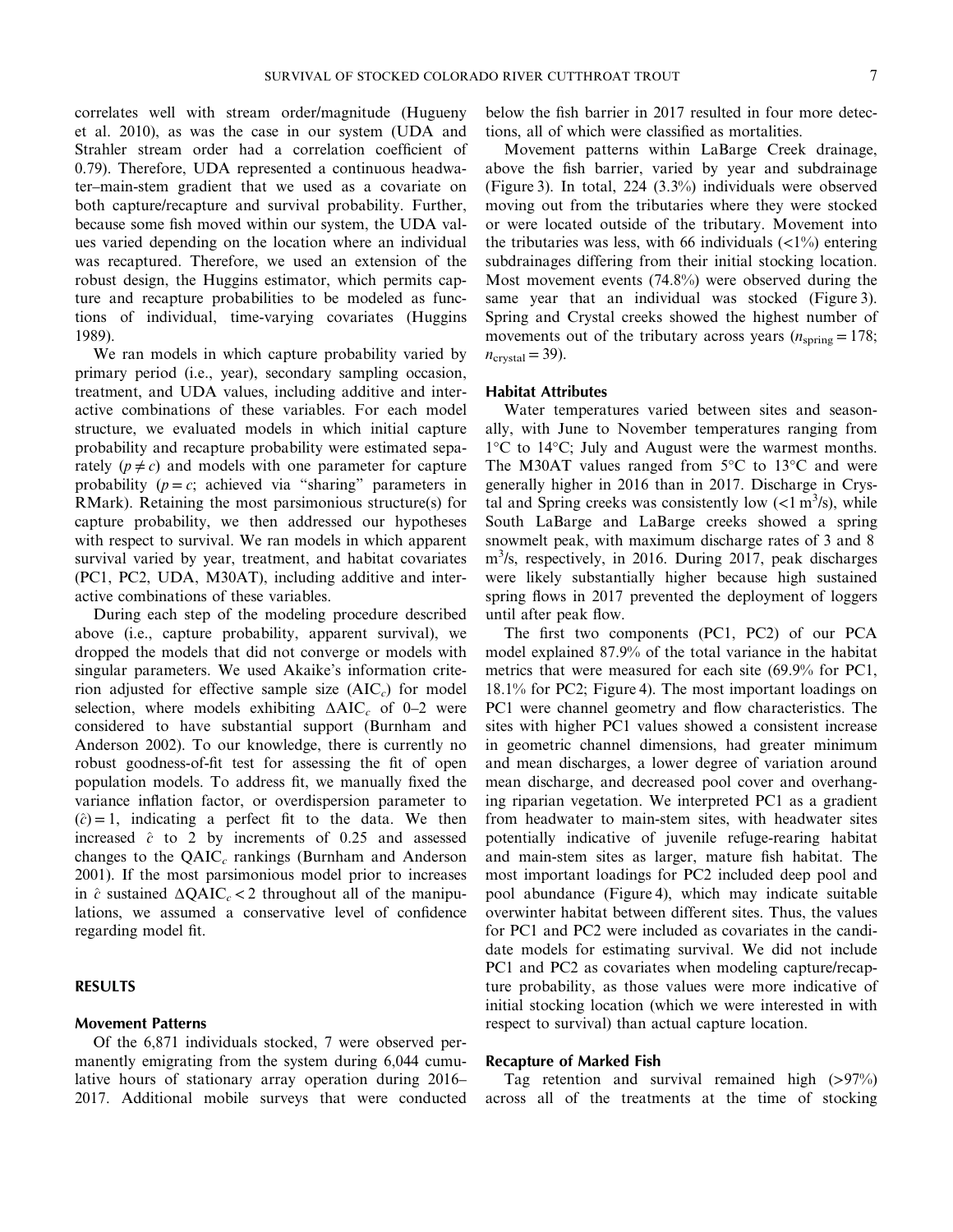

FIGURE 3. Movement events occurring 1-2 years poststocking for fish that were stocked in 2015 (top row) and the same year as stocking versus 1year poststocking for fish that were stocked in 2016 (bottom row). Movement was defined as exiting (black) the subdrainage in which the individual was initially stocked or entering (gray) a different subdrainage. All of the events occurred above the fish barrier and thus do not indicate permanent emigration from the system. Note the differences in scale of the *y*-axis between panels. Movement events were considerably fewer 1–2 years poststocking when compared with events that occurred during the same year that the fish were stocked.

(Table B1). In total 6,871/6,953 (98.8%) of all of the fish that were tagged both retained their tag and survived to the time of stocking. Live recaptures for treatments 1SD8, 1SD9, 1SB7, and 1SB8 all ranged from 0 to 2 fish the year after they were released (Table B2). Due to the lack of recapture data, we dropped these treatments from the survival analysis. The stationary array data accounted for approximately 25% of all of the live detections, and mobile PIT data provided approximately 75%.

We found no evidence of overdispersion  $(\hat{c} = 0.96)$  in our most general robust design capture–recapture models and thus used  $AIC<sub>c</sub>$  to compare the models and calculate model weights. The best-supported model for capture and recapture probability (model weight,  $w = 0.93$ ) included the additive effect of UDA and secondary sampling session for capture probability and the additive effect of UDA and treatment for recapture probability (Table 2). Capture probability (*p*) ranged from 0.14 to 0.27 and decreased temporally within each primary period (e.g., May–November). Recapture probability (*c*) was both highest  $(0.46)$  and lowest  $(0.17)$  in the 1D8 treatment for fish that were stocked in 2015 versus 2016, respectively (Table 3). Initial capture probability and recapture probability were both negatively correlated with UDA (*p*,  $β_{\text{UDA}} = -0.02$  [SE = 0.006]; *c*,  $β_{\text{UDA}}$  $= -0.02$  [SE  $= 0.004$ ]).

# **Annual Survival Probability**

The best-supported model for survival probability (model weight,  $w = 0.90$ ) included the interactive effect of treatment and PC1 and sustained a  $\Delta Q AIC_c = 0$  through all incremental of the increases to  $\hat{c}$ . Survival decreased as PC1 values increased (i.e., stocking locations moved from headwaters to main stem) for all treatments and replicates (2015 and 2016), but the extent of the decrease varied by treatment and replicate (Figure 5). Treatment 0S10 produced the highest mean survival estimates; however, when stocked in 2016, 0S10 did not differ statistically from the other treatments (the 95% confidence intervals overlapped; Figure 6). Moreover, fish from treatment 0S10 that were stocked in 2015 into sites with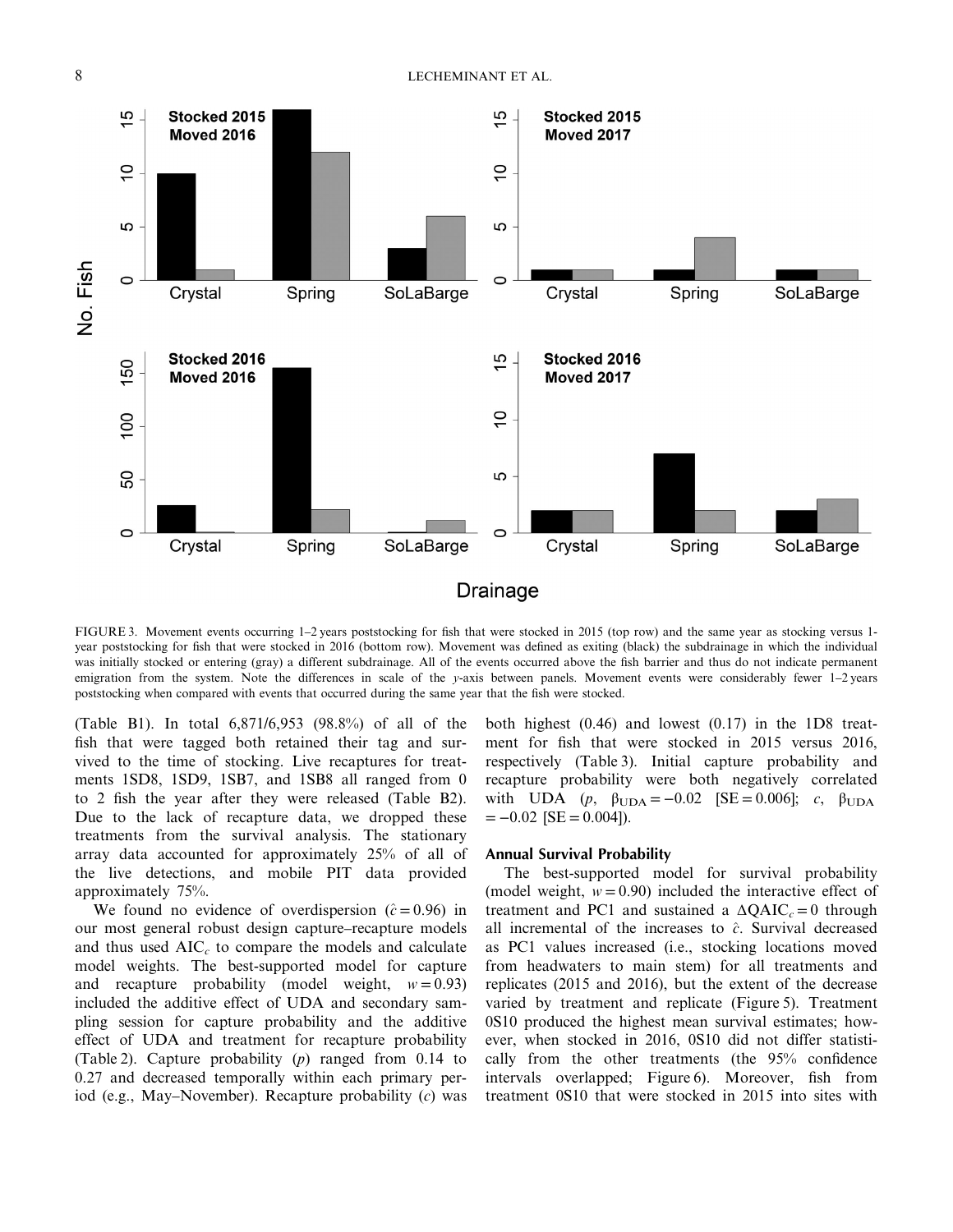

FIGURE 4. Principal component analysis (PCA) of mean annual habitat metrics in relation to sites where fish were stocked. The PC1 values from low to high indicate a gradient of fluvial geomorphic habitat conditions, with low PC1 values indicating headwater habitat and high PC1 values indicating spatially larger main-stem habitat. Low PC2 values indicate higher prevalence of deep pools (residual depth ≥30 cm) and pools (residual depth ≥18 cm) and were considered an index of overwinter habitat abundance. LaBarge sites 1–4 refer to their position in the watershed, with 1 representing the farthest upstream.

the lowest PC1 scores exhibited the highest potential for annual survival probability  $(S = 0.38 \text{ [SE} = 0.05])$  and sustained greater survival estimates throughout the range of observed PC1 values.

# **DISCUSSION**

## **Survival**

Understanding the factors that influence reintroduction success is critical for effective translocation and species recovery efforts. We evaluated the annual survival of stocked juvenile CRCT in relation to ex situ rearing strategies and habitat condition at the stocking locations. Overall, annual survival probabilities were low. The most prolific rearing treatment had 84% annual mortality when stocked in 2015 and 93% when stocked in 2016; additional treatments ranged from 94% to 98% annual mortality. In contrast, calculated or reported percentages of annual mortality of wild riverine CRCT populations in Willow Creek, Colorado; Little Muddy Creek, Colorado; and North Fork Little Snake River, Wyoming, were 43, 63, and 80%, respectively (Carlson and Rahel 2007). The high mortality rates in our study suggest deficient survival regardless of stocking and rearing manipulations.

However, variation in survival among the treatments suggests that a comprehensive approach to evaluating the success of CRCT reintroduction efforts will benefit future projects. We estimated maximum survival probability at 0.16 and 0.24 when considering the independent effect of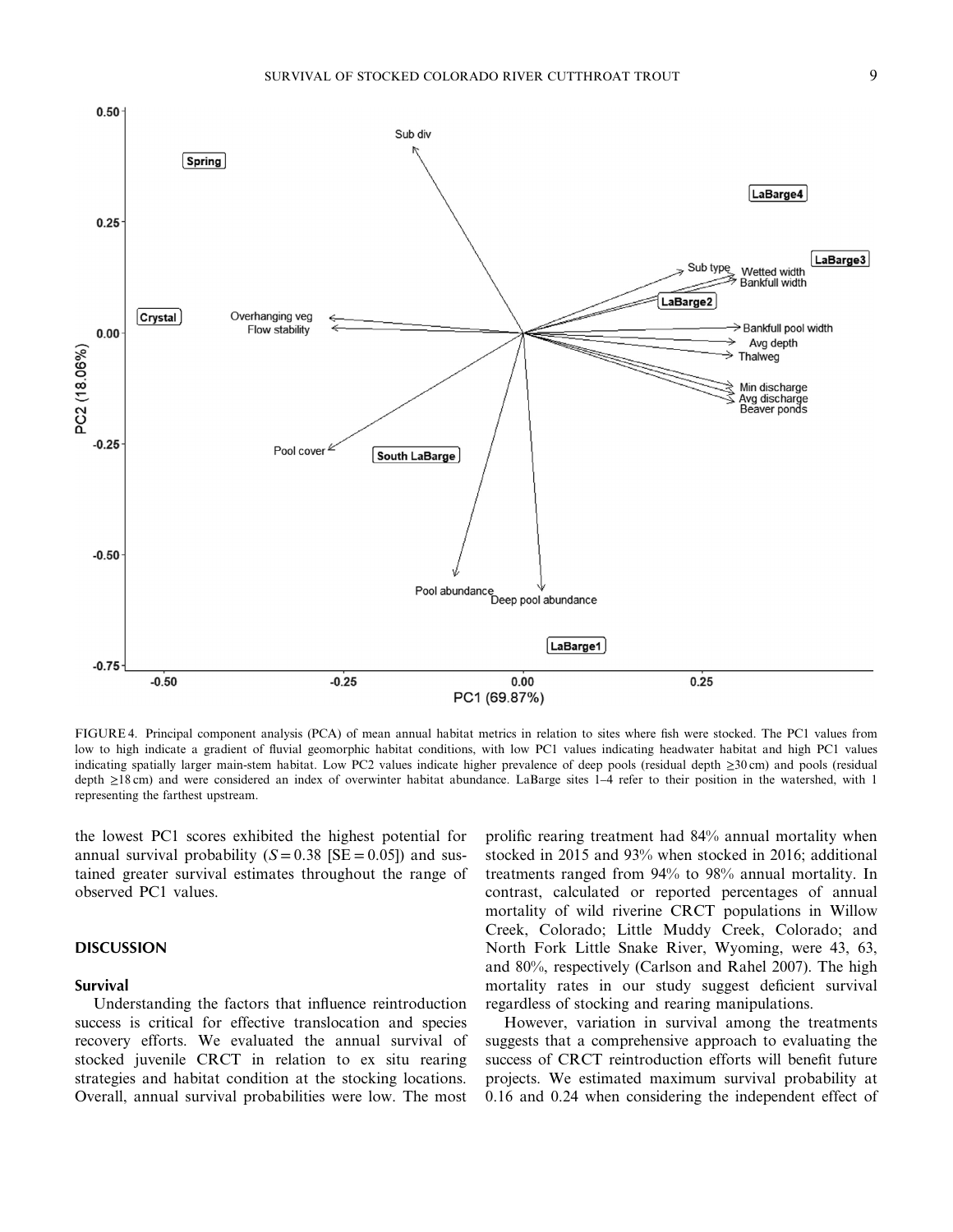TABLE 2. Subset of top models from initial capture (*p*), recapture (*c*), and survival (*S*) modeling stages, with annual CRCT survival estimated using a robust design capture–recapture model with a Huggins estimator. The plus (+) signs denote additive parameters, and the asterisks (\*) denote interactive parameters. "Session" refers to secondary sampling sessions, "time" refers to primary period (i.e., year), and "trt" refers to rearing treatment. The temporary emigration parameters  $(\gamma_i^{\prime\prime}$  and  $\gamma_i^{\prime})$  were fixed to zero in all of the models. The complete model sets are available in the Supplementary Material: Tables D1 and D2.

| Candidate model                                                           | K  | $AIC_c$  | $\triangle AIC_c$ | w    |  |  |  |  |  |
|---------------------------------------------------------------------------|----|----------|-------------------|------|--|--|--|--|--|
| and c stage<br>$\boldsymbol{D}$                                           |    |          |                   |      |  |  |  |  |  |
| $S_{\text{(time + trt)}} p_{\text{(UDA + session)}}$                      | 18 | 5,673.96 | 0.00              | 0.93 |  |  |  |  |  |
| $c_{(UDA + trt)}$<br>$S_{\text{(time + trt)}} p_{\text{(UDA)}}$           | 16 | 5,681.42 | 7.46              | 0.02 |  |  |  |  |  |
| $C(UDA+trt)$<br>$S$ (time + trt) $p$ (session)                            | 17 | 5,681.85 | 7.89              | 0.02 |  |  |  |  |  |
| $C(UDA+trt)$<br>$S$ (time + trt) $p$ (UDA + trt)                          | 21 | 5,682.50 | 8.54              | 0.01 |  |  |  |  |  |
| $c_{(UDA+trt)}$<br><b>Survival stage</b>                                  |    |          |                   |      |  |  |  |  |  |
| $S_{\text{(trt * PC1)}}$ $p_{\text{(UDA + session)}}$                     | 23 | 5,524.06 | 0.00              | 0.90 |  |  |  |  |  |
| $c_{(UDA+trt)}$<br>$S$ (trt + PC1) $p$ (UDA + session)                    | 18 | 5,529.14 | 5.08              | 0.07 |  |  |  |  |  |
| $C(UDA+trt)$<br>$S_{\text{(trt + PC1 + PC2)}} p_{\text{(UDA + session)}}$ | 19 | 5,531.02 | 6.97              | 0.03 |  |  |  |  |  |
| $C(UDA+trt)$<br>$S_{\text{(PC1)}} p_{\text{(UDA + session)}}$             | 13 | 5,561.80 | 37.74             | 0.00 |  |  |  |  |  |
| $c_{(UDA+trt)}$                                                           |    |          |                   |      |  |  |  |  |  |

TABLE 3. Initial capture (*p*) and recapture (*c)* probabilities from our top model. The values for  $p$  varied as a function of secondary trapping session and *c* as a function of treatment. Upstream drainage area exhibited a negative effect on both *p* ( $\beta_{\text{UDA}} = -0.02 \pm 0.006$ ) and *c* ( $\beta_{\text{UDA}}$  $= -0.02 \pm 0.004$ ) probabilities. The subscripts note the year that each treatment was stocked.

| $p$ varies by | Probability | SЕ   | $CI(-)$ | $CI(+)$ |
|---------------|-------------|------|---------|---------|
| Session 1     | 0.27        | 0.06 | 0.17    | 0.39    |
| Session 2     | 0.18        | 0.05 | 0.10    | 0.30    |
| Session 3     | 0.14        | 0.05 | 0.07    | 0.28    |
| $c$ varies by |             |      |         |         |
| $1D8_{15}$    | 0.46        | 0.06 | 0.35    | 0.58    |
| $1D8_{16}$    | 0.17        | 0.01 | 0.15    | 0.19    |
| $1D9_{15}$    | 0.23        | 0.06 | 0.13    | 0.37    |
| $1D9_{16}$    | 0.23        | 0.02 | 0.20    | 0.26    |
| $0S10_{15}$   | 0.29        | 0.04 | 0.22    | 0.36    |
| $0S10_{16}$   | 0.31        | 0.06 | 0.21    | 0.44    |

rearing treatment or receiving habitat characteristics, respectively. However, when we considered the interactive effect of both predictors, the maximum potential for survival reached 0.38, exhibiting over a 58% increase relative to the independent effects of either predictor. Failure to evaluate the potential interactions of rearing treatment and receiving habitat characteristics could lead to unnecessary repetition of stocking effort in future reintroduction projects.

The survival probability of CRCT from treatment 0S10 in 2015 was significantly greater than that for all of the other treatments. The 0S10 fish were age-0 at stocking and spent the least amount of time in an artificial rearing facility (4 months) compared with the other treatments (13–15 months). This provides limited support for the notion that restricting ex situ rearing exposure may increase survival, possibly by minimizing detrimental habituation to artificial hatchery conditions (Stringwell et al. 2014). The 0S10 fish were stocked latest in the year (October), so it is also possible that higher survival was because of less time spent in the wild or some other advantage to being stocked later in the year. Age-0 fish will need to survive longer to reach maturity, so the benefit of increased survival may be offset by the need to survive longer to age of first reproduction. In addition, caution should be taken in interpreting these results, as treatment 0S10 failed to produce significantly higher survival probabilities when stocked the following year (2016). In 2016, the fish were tagged and released at a smaller size due to year-to-year hatchery variation and the number of rejected tags, and posttagging mortality was also higher for 0S10 in 2016 (Table 1). Additional factors that this study was not designed to test (e.g., time-varying flow characteristics) may also be playing a role in differential survival between years.

Annual survival probability declined as PC1 values increased, suggesting some advantage to stocking CRCT in smaller headwater reaches. These results are consistent with those from previous research indicating that small streams, those measuring 1.5–2 m in bankfull channel width (Rosenfeld et al. 2002) and  $\lt$  5-m channel width (Rosenfeld et al. 2000), contribute disproportionally to rearing habitat for juvenile CRCT. The mechanisms driving these patterns are difficult to discern, although Rosenfeld et al. (2000) hypothesized that smaller, structurally complex streams may provide more edge habitat and more "hydrologically benign" rearing environments than large rivers. Our results support this because headwater sites with low PC1 values were also associated with increased pool cover (i.e., complexity) and decreased minimum and mean discharge while always maintaining sustainable flows. A lower degree of variation around higher mean flows throughout the main stem further suggests that fish that are stocked in those sites must combat higher sustained mean flows. The interactive effect between treatment and PC1 suggests that rearing treatment interacts with habitat characteristics of stocking locations to affect survival. The maximum estimated survival probability (*y*-intercepts, Figure 5) for treatment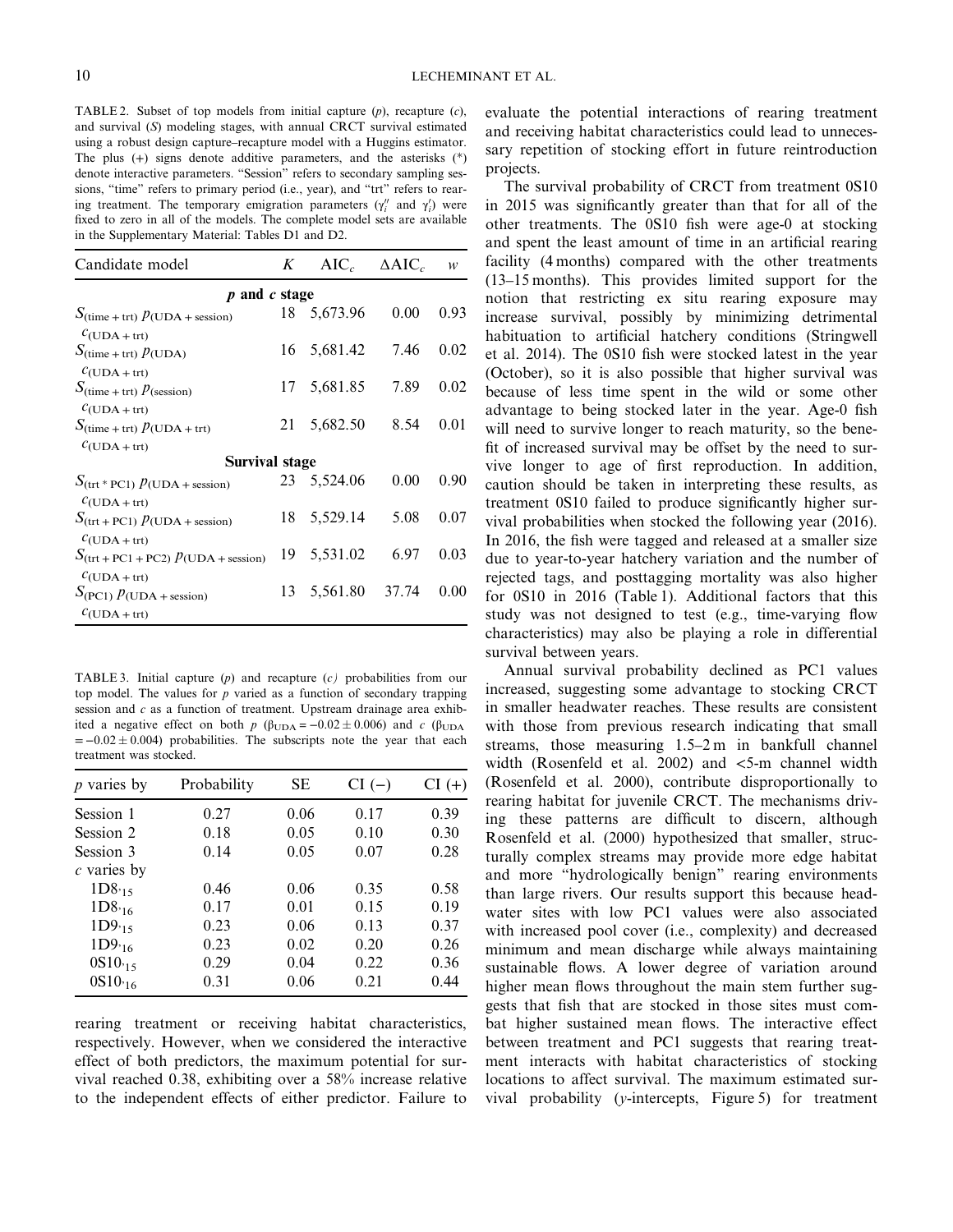

FIGURE 5. Interactive effect of treatment and PC1 on the annual survival probability of CRCT. The mean estimates (solid lines) and 95% confidence intervals (dashed lines) were derived from our top ranked robust design capture–recapture model with a Huggins estimator. Survival probabilities were estimated for fish that were stocked in 2015 (black lines) and 2016 (gray lines). The treatment codes that appear above each graph are explained in Table 1.



FIGURE 6. Annual survival probability for each estimable treatment stocked in 2015 and 2016. The mean estimates and 95% confidence intervals (error bars) were derived from our top ranked robust design capture–recapture model with a Huggins estimator. The treatment codes are explained in Table 1.

0S10 suggests that the benefits of limited ex situ rearing and small size may be exploited more effectively by introducing individuals to headwater stream segments where the selective mortality of maladaptive phenotypes could be reduced (e.g., decreased discharge relative to swimming ability; McDonald et al. 1998).

The mechanisms underlying low survival ultimately remain unclear. We did not explicitly examine stocking density, but the overall stocking numbers have been adjusted from originally high rates (2008–2010: 40,000– 48,000 fish/year) to lower rates that should minimize density dependence (2011–2016: 14,000–18,000 fish/year;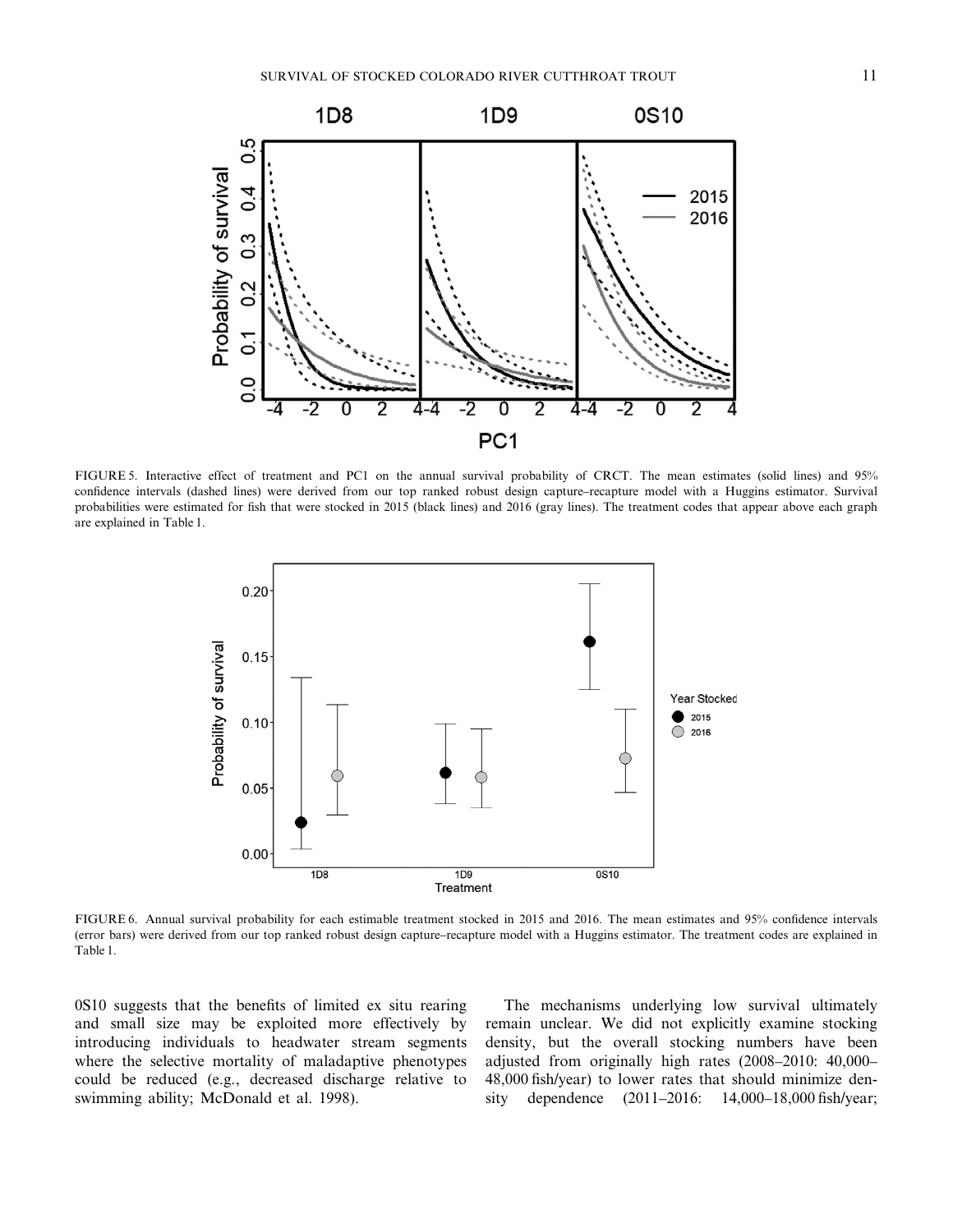Figure A). The progeny that were used for all of the treatments came from one source population in North Piney Lake, a relatively small water body that is connected to a single, second-order montane stream. This lentic population could be largely self-contained, leading to local adaptation and loss of genetic diversity through time (Carim et al. 2016). For instance, morphological differences that are associated with optimized swimming performance (Langerhans 2008; Haas et al. 2010; Franssen et al. 2013) and behavioral differences with respect to territoriality (Swain and Holtby 1989) may hinder the ability of individuals from a lentic source to establish in a lotic system. Adaptation to local conditions (e.g., temperature, water velocity) and decreased genetic heterozygosity may prove problematic when repopulating a lotic environment with a lentic brood source (Andrews et al. 2016).

Habitat availability and quality was another concern. Although LaBarge Creek supported Cutthroat Trout populations pretreatment, those fish may have been locally adapted to the thermal and environmental conditions specific to the drainage (Underwood et al. 2012). Although our top survival model excluded the effects of temperature, five of nine temperature-monitoring sites produced mean M30AT values that were within ranges that are associated with low to no growth and recruitment of juvenile CRCT (Harig and Fausch 2002; Bear et al. 2007; Coleman and Fausch 2007a, 2007b, as cited in Roberts et al. 2013). Also, lotic habitat that is provided via beaver impoundments was nonexistent in two of the tributaries that were surveyed due to beaver removal during the early phases of the reclamation effort to facilitate drainagewide chemical treatments. A lack of beaver recolonization could be limiting the availability of overwintering habitat, which is when it appears that most mortality is occurring (Kemp et al. 2012).

Predation is another plausible explanation for low survival. While there are no fish predators present, we observed American mink *Mustela vison* instream on three occasions and river otter *Lutra canadensis* on two and found five tags in riparian areas. Significant predation of trout by both species is well documented in streams systems (Lindstrom and Hubert 2004; Jacobsen 2005). Another concern could be lack of prey resources; a study on LaBarge Creek tributaries found some short-term negative effects on invertebrates when antimycin and rotenone were used in combination (Cerreto 2004). However, the treatment effects are generally short lived (Pham et al. 2018), more than 8 years have passed since treatment, and macroinvertebrate densities currently appear high throughout the drainage.

## **Fish Movement**

Emigration out of the study area did not appear to limit the reestablishment of CRCT. We were unable to maintain stationary PIT antennas year-round, yet we recovered only four tags below the barrier during supplemental sampling, suggesting that substantial emigration events did not occur while the antennas were not operational. Similar translocation monitoring programs conducted for Westslope Cutthroat Trout *Oncorhynchus clarkii lewisi* in the Cherry Creek drainage, Montana (90 km restored), reported that 90.9% of age-1 fish and 58.3% of age-2 fish remained within 1,000 m of their introduction site, with the farthest distance moved downstream being 6,185 m (Andrews et al. 2013). The downstream migration distance that is required to emigrate from LaBarge Creek drainage exceeds 6 km for all of the stocking locations that were employed. Documented within-drainage movement was also limited. Spring and Crystal creeks had the highest number of fish moving out of the tributary. As the smallest tributaries stocked, they received the highest average densities of fish so there may have been some densitydependent displacement, with smaller, poorly conditioned individuals moving downstream (Bujold et al. 2003; Westly et al. 2008). Nearly 75% of movements took place the year that individuals were stocked, suggesting that density-dependent movement is greater during initial competition immediately after stocking and that movement of 2015 stocked fish was likely underestimated.

#### **Model Considerations and Caveats**

As is often the case with stocking studies, the study design was constrained by the availability of hatchery fish and management priorities. As a result, it was not possible to develop the ideal factorial design; instead, the treatments represented a combination of hatchery, size, and date of stocking that makes teasing apart the effects of any individual variable challenging. Thus, in addition to our efforts to achieve high spatial variation with respect to release sites for each treatment, future work should stock fish from each hatchery at different sizes and at different times to isolate which variables are important for survival and reintroduction success.

The large scale of the study (93 stream km) was great from a restoration standpoint but also meant that we were unable to sample the main stem in its entirety, which had implications for recapturing the fish. Our estimates represent apparent survival, as we cannot distinguish mortality from movement out of the sampled area. We do not know how much movement occurred within the main-stem LaBarge Creek, and high movement rates could result in underestimating survival probability. Similarly, variation in movement rates between treatments could affect the results. For example, an alternate interpretation for the higher survival for small fish could be that those fish are the least likely to move.

Our capture and recapture probabilities were negatively correlated with UDA, indicating lower detection of fish in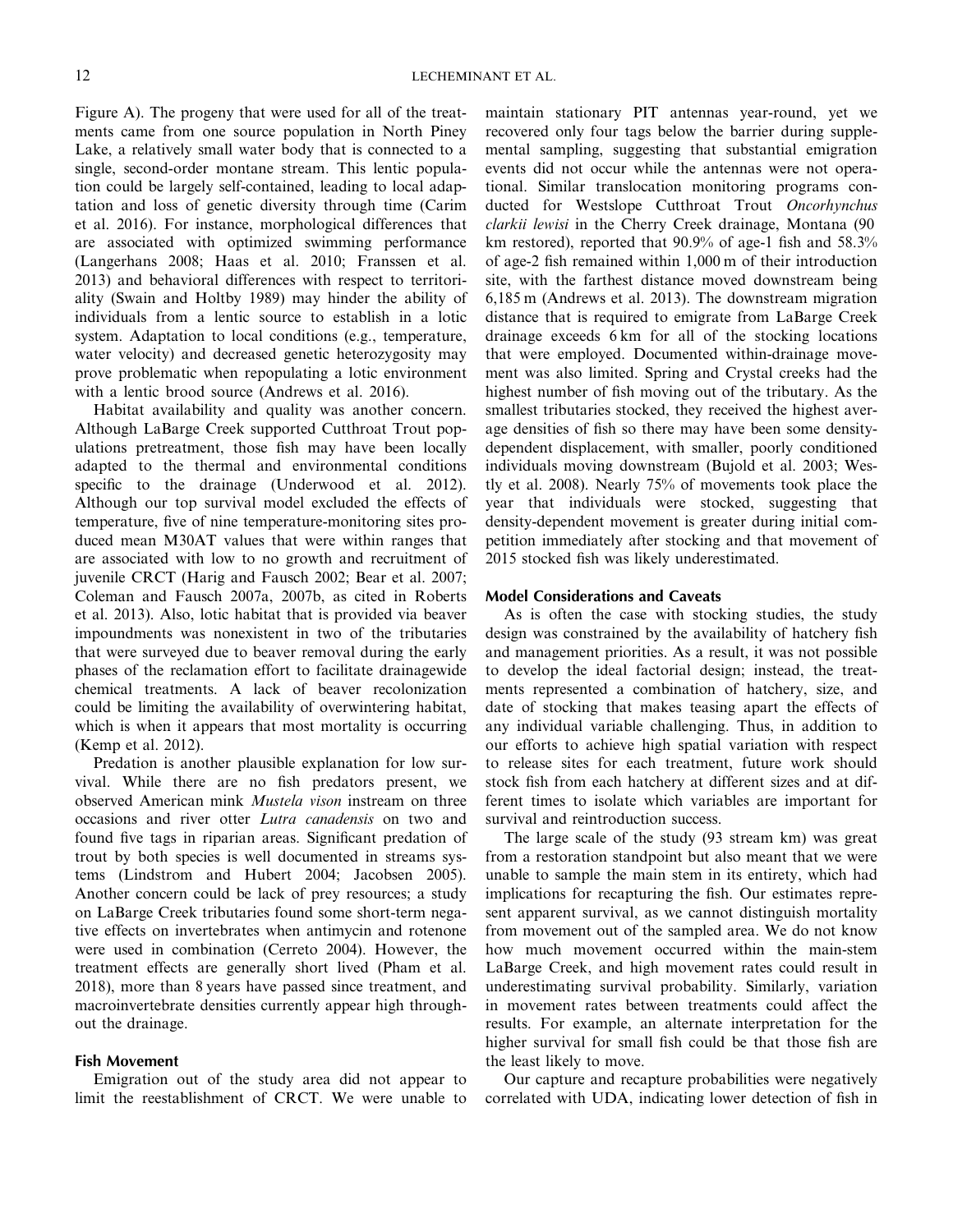the main stem than in tributaries. The inclusion of the individual, time-varying covariate UDA during capture (*p*) and recapture probability (*c*) modeling stages was critical in maintaining the integrity of survival estimates. Because we derived the UDA values for each capture location, we were explicitly able to account for irregularity in size among the survey reaches prior to modeling survival. Thus, we maintain that higher survival in the tributaries is a biologically driven phenomenon rather than a product of increased detection efficiency.

Given that UDA represented a similar headwater– main-stem gradient as PC1, future work may find it appealing to replace field-derived habitat measurements, which are time and labor intensive, with easily obtained geospatial variables. However, although UDA and PC1 were highly correlated (Pearson's correlation coefficient = 0.78), PC1 appeared in all of the top five models for survival (cumulative model weight  $= 1.0$ ), while UDA did not appear in any of the top five models and only appeared in models with zero model weight. Thus, at least in our study, geospatial variables could not replace the more comprehensive field assessment of habitat conditions at stocking locations when predicting survival. We demonstrate that combining geospatial and field-derived variables can help more easily and appropriately model nuisance parameters such as capture and recapture probability while allocating time and effort to measuring variables that are hypothesized to influence parameters of interest such as survival.

#### **CONCLUSIONS**

Despite 8 years of continuous stocking, CRCT density estimates remain substantially lower (0.2–1.5 fish/100 m) than historic salmonid density estimates based on removal numbers (~19 fish/100 m; included Brook Trout *Salvelinus fontinalis* and CRCT). The lack of older adult fish in recent electrofishing surveys suggests that poststocking survival may be one reason for the lack of persistence in these populations. The low annual survival estimates attained in this research support the assertion that survival remains suboptimal for reintroduction applications.

Manipulation of rearing history and stocking strategy using a single source population of CRCT produced some variation in annual survival probability, but it was limited. Given increased survival probabilities for the fish treatment exposed to ex situ rearing facilities for only 4 months, minimizing potential influences posed by artificial rearing may increase reintroduction success. One alternative that has proven successful in similar efforts involves translocating Cutthroat Trout embryos to instream remote-site incubators, virtually eliminating the potential for maladaptive traits to manifest ex situ (Andrews et al. 2013, 2016). We also found an interaction between rearing and stocking strategy, highlighting the importance of considering the life history stage of stocked individuals when identifying the stocking sites. The fish that were used in this study were juveniles, so annual survival increased via introduction to headwater refugia that likely provided a buffer to accumulating discharge in higher-order stream segments.

It may be that factors that we did not evaluate, such as habitat availability, resource availability, predators, and stocking density, are the limiting factors for poststocking survival of CRCT or that another life history stage is limiting population establishment and persistence. In addition, for this study only a single source of CRCT was available for reintroduction and it hailed from a lentic population so may not have been adapted to the environmental conditions in LaBarge Creek. Future studies investigating how local adaptation affects persistence in novel environments may provide critical information regarding the suitable selection of reintroduction stock when source populations are limited. Future reintroduction efforts may benefit from careful consideration of the genetic structure and thermal tolerance within potential source populations, identification of possible needs for admixture or mixedsource reintroduction stock, and evaluation of other factors that may be limiting establishment and persistence.

## **ACKNOWLEDGMENTS**

We thank our technician, Cody Melchior, for assisting with data collection in the field and David Stewart and Robert Mollenhauer for their comments and help with the figures. We thank Hilda Sexauer and the WGFD Pinedale fisheries management crew in addition to the fish culture staff at the Boulder, Daniel, and Speas rearing facilities for their cooperative efforts. This research was funded by the WGFD. Any use of trade, firm, or product names is for descriptive purposes only and does not imply endorsement by the U.S. Government. The data were collected under WGFD Chapter 33 permit 1031 and Institutional Animal Care and Use Committee Protocol 20150729AW00189-02. There is no conflict of interest declared in this article.

#### **ORCID**

Gabriel M. Barrile https://orcid.org/0000-0003-2632-9034

Shannon E. Albeke https://orcid.org/0000-0001-7297-8049

Annika W. Walters https://orcid.org/0000-0002-8638-6682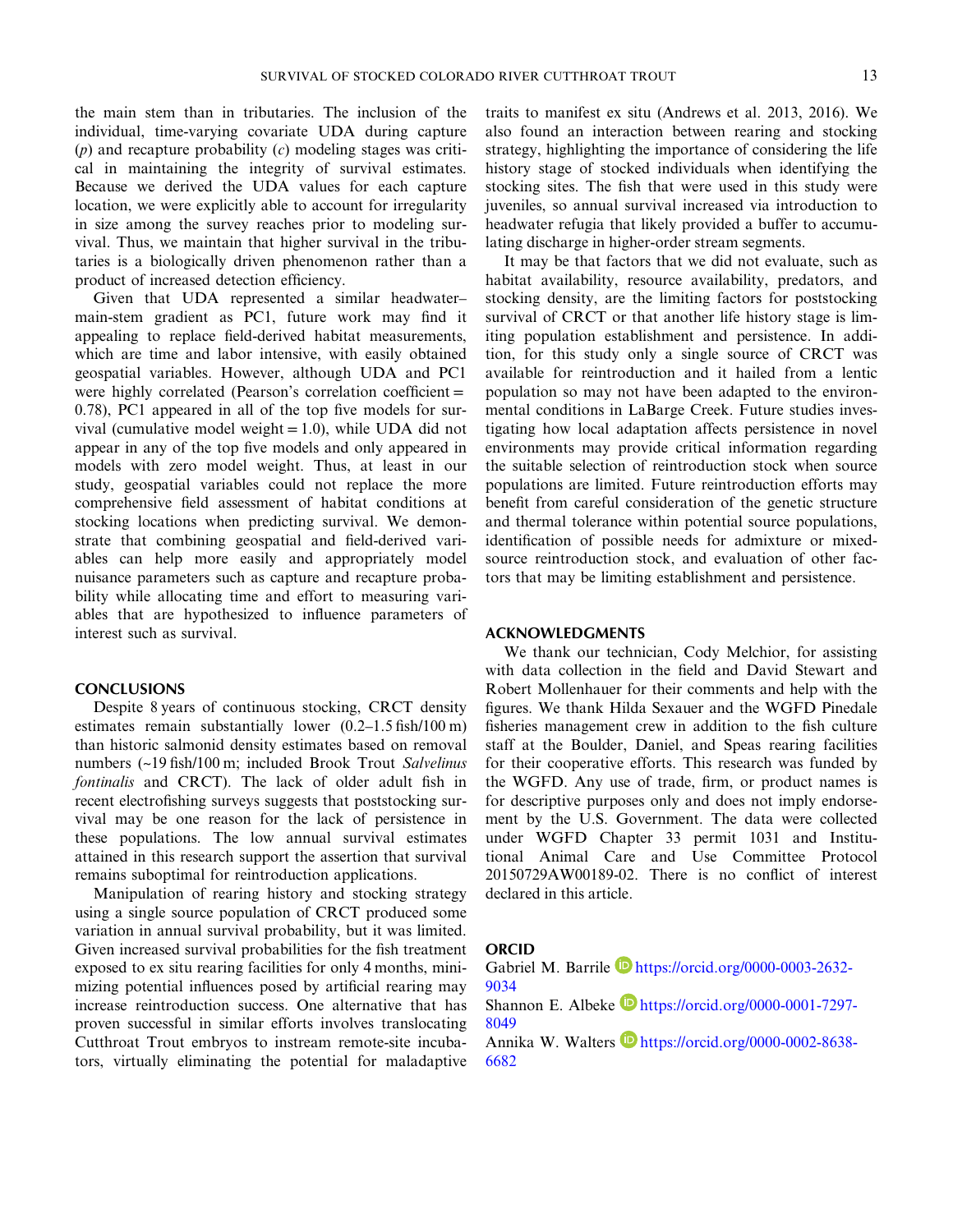#### **REFERENCES**

- Andrews, T. M., B. B. Shepard, A. R. Litt, C. G. Kruse, M. L. Nelson, P. Clancey, A. V. Zale, M. L. Taper, and S. T. Kalinowski. 2016. Performance of juvenile Cutthroat Trout translocated as embryos from five populations into a common habitat. North American Journal of Fisheries Management 36:926–941.
- Andrews, T. M., B. B. Shepard, A. R. Litt, C. G. Kruse, A. V. Zale, and S. T. Kalinowski. 2013. Juvenile movement among different populations of Cutthroat Trout introduced as embryos to vacant habitat. North American Journal of Fisheries Management 33:795–805.
- Augustyn, L., R. Bartel, and P. Epler. 2006. Effects of fish size on post-stocking mortality and growth rate of Brown Trout (*Salmo trutta trutta m. fario L*.) fry. Acta Scientiarum Polonorum, Piscaria 5:17–28.
- Bateman, D. S., R. E. Gresswell, and A. M. Berger. 2009. Passive integrated transponder tag retention rates in headwater populations of coastal Cutthroat Trout. North American Journal of Fisheries Management 29:653–657.
- Bear, E. A., T. E. McMahon, and A. V. Zale. 2007. Comparative thermal requirements of Westslope Cutthroat Trout and Rainbow Trout: implications for species interactions and development of thermal protection standards. Transactions of the American Fisheries Society 136:1113–1121.
- Behnke, R. J. 1992. Native trout of western North America. American Fisheries Society, Monograph 6, Bethesda, Maryland.
- Bujold, V., R. A. Cunjak, J. P. Dietrich, and D. A. Courtemanche. 2003. Drifters versus residents: assessing differences in Atlantic Salmon (*Salmo salar*) fry. Canadian Journal of Fisheries and Aquatic Sciences 61:273–282.
- Burnham, K. P., and D. R. Anderson. 2001. Kullback-Leibler information as a basis for strong inference in ecological studies. Wildlife Research 28:111–119.
- Burnham, K. P., and D. R. Anderson. 2002. Model selection and multimodel inference: a practical information-theoretic approach, 2nd edition. Springer, New York.
- Carim, K. J., L. A. Eby, C. A. Barfoot, and M. C. Boyer. 2016. Consistent loss of genetic diversity in isolated Cutthroat Trout populations independent of habitat size and quality. Conservation Genetics 17:1363–1376.
- Carlson, A. J., and F. J. Rahel. 2007. A basinwide perspective on entrainment of fish in irrigation canals. Transactions of the American Fisheries Society 136:1335–1343.
- Cerreto, K. M. 2004. Antimycin and rotenone: short-term effects on invertebrates in first-order, high-elevation streams. Master's thesis. University of Wyoming, Laramie.
- Cochran-Biederman, J. L., K. E. Wyman, W. E. French, and G. L. Loppnow. 2014. Identifying correlates of success and failure of native freshwater fish introductions. Conservation Biology 29:175–186.
- Coleman, M. A., and K. D. Fausch. 2007a. Cold summer temperature limits recruitment of age-0 Cutthroat Trout in high-elevation Colorado streams. Transactions of the American Fisheries Society 136:1231–1244.
- Coleman, M. A., and K. D. Fausch. 2007b. Cold summer temperature regimes cause a recruitment bottleneck in age-0 Colorado River Cutthroat Trout reared in laboratory streams. Transactions of the American Fisheries Society 136:639–654.
- Cook, N., F. J. Rahel, and W. A. Hubert. 2010. Persistence of Colorado River Cutthroat Trout populations in isolated headwater streams of Wyoming. Transactions of the American Fisheries Society 139:1500– 1510.
- Cowx, I. G. 1994. Stocking strategies. Fisheries Management and Ecology 1:15–30.
- Doherty, P. F., G. C. White, and K. P. Burnham. 2012. Comparison of model building and selection strategies. Journal of Ornithology 152:317–323.
- Downs, C. C., R. G. White, and B. B. Shepard. 1997. Age at sexual maturity, sex ratio, fecundity, and longevity of isolated headwater populations of Westslope Cutthroat Trout. North American Journal of Fisheries Management 17:85–92.
- ESRI (Environmental Systems Research Institute). 2014. ArcGIS desktop: release 10.3. ESRI, Redlands, California.
- Franssen, N. R., L. K. Stewart, and J. F. Schaefer. 2013. Morphological divergence and flow-induced phenotypic plasticity in a native fish from anthropogenically altered stream habitats. Ecology and Evolution 3:4648–4657.
- Griffiths, S. W., and J. D. Armstrong. 2002. Rearing conditions influence refuge use among over-winter Atlantic Salmon juveniles. Journal of Fish Biology 60:363–369.
- Haas, T. C., M. J. Blum, and D. C. Heins. 2010. Morphological responses of a stream fish to water impoundment. Biology Letters 6:803–806.
- Harig, A. L., K. D. Fausch, and M. K. Young. 2000. Factors influencing success of Greenback Cutthroat Trout translocations. North American Journal of Fisheries Management 20:944–1004.
- Harig, A. L., and K. D. Fausch. 2002. Minimum habitat requirements for establishing translocated Cutthroat Trout populations. Ecological Applications 12:535–551.
- Hilderbrand, R. H. 2002. Simulating supplementation strategies for restoring and maintaining stream resident Cutthroat Trout populations. North American Journal of Fisheries Management 22:879–887.
- Hirsch, C. L., M. R. Dare, and S. E. Albeke. 2013. Range-wide status of Colorado River Cutthroat Trout (*Oncorhynchus clarkii pleuriticus*): 2010. Colorado Parks and Wildlife, Colorado River Cutthroat Trout Conservation Team Report, Fort Collins.
- Huggins, R. M. 1989. On the statistical analysis of capture experiments. Biometrika 76:133–140.
- Hugueny, B., T. Oberdorff, and P. A. Tedesco. 2010. Community ecology of river fishes: a large-scale perspective. Pages 29–62 *in* K. B. Gido and D. A. Jackson, editors. Community ecology of stream fishes: concepts, approaches, and techniques. American Fisheries Society, Symposium 73, Bethesda, Maryland.
- Jacobsen, L. 2005. Otter (*Lutra lutra*) predation on stocked Brown Trout (*Salmo trutta*) in two Danish lowland rivers. Ecology of Freshwater Fish 14:59–68.
- Johnsson, J. I., S. Brockmark, and J. Naslund. 2014. Environmental effects on behavioural development consequences for fitness of captive-reared fishes in the wild. Journal of Fisheries Biology 85:1946–1971.
- Kemp, P. S., T. A. Worthington, T. E. L. Langford, A. R. J. Tree, and M. J. Gaywood. 2012. Qualitative and quantitative effects of reintroduced beavers on stream fish. Fish and Fisheries 13:158–181.
- Kruse, C. G., W. A. Hubert, and F. J. Rahel. 2001. An assessment of headwater isolation as a conservation strategy for Cutthroat Trout in the Absoroka Mountains of Wyoming. Northwest Science 75:1–11.
- Laake, J. L. 2013. RMark: an R interface for analysis of capture–recapture data with MARK. National Oceanic and Atmospheric Administration, National Marine Fisheries Service, Alaska Fisheries Science Center, AFSC Processed Report 2013-01, Seattle.
- Langerhans, R. B. 2008. Predictability of phenotypic differentiation across flow regimes in fishes. Integrative and Comparative Biology 48:750–768.
- Lebreton, J. D., K. P. Burnham, J. Clobert, and D. R. Anderson. 1992. Modeling survival and testing biological hypotheses using marked animals: a unified approach with case studies. Ecological Monographs 62:67–118.